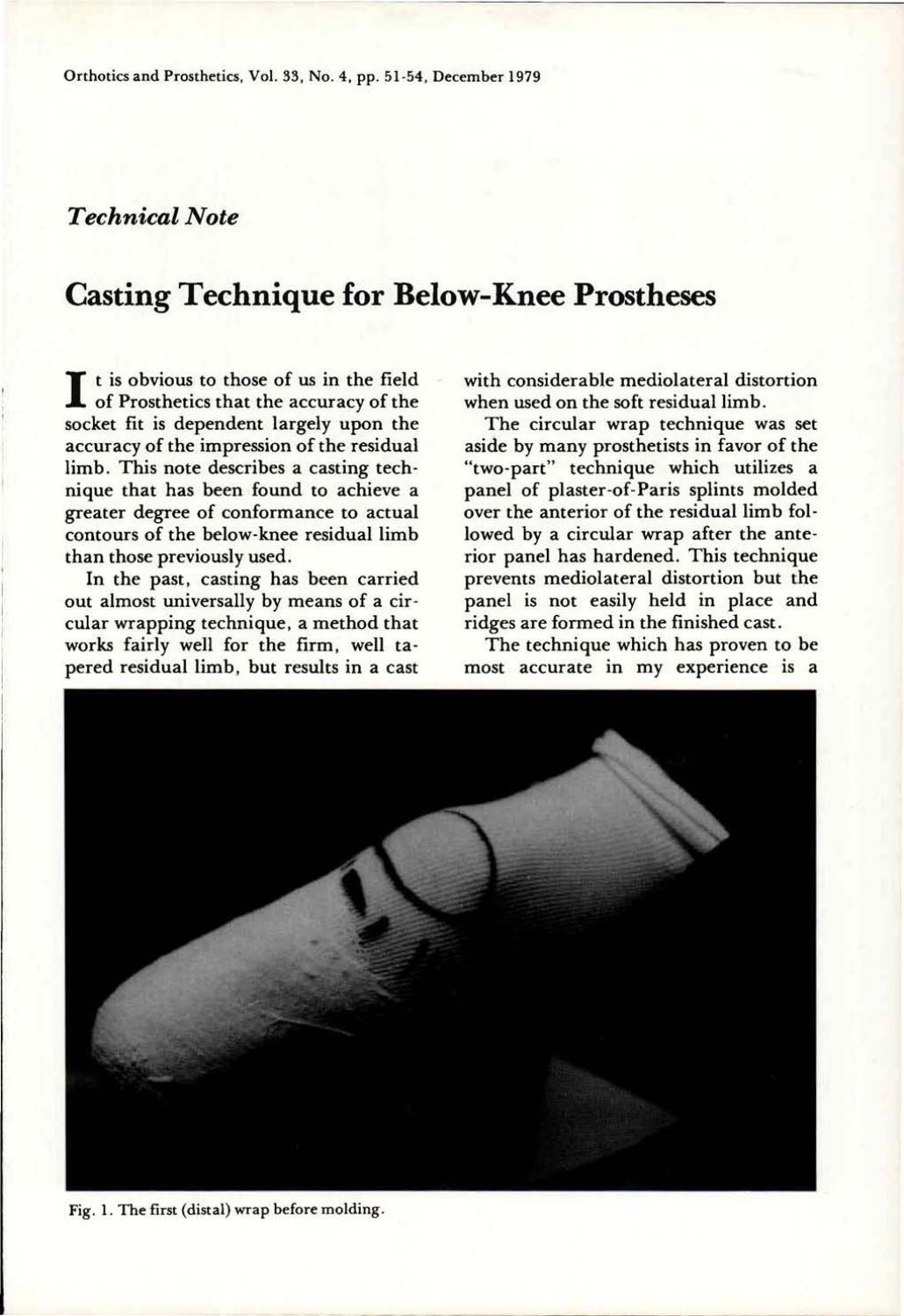

**Fig. 2. Outline of the first (distal) wrap.** 

modification of the "two-part" procedure.

The casting is made over one cotton cast sock and one layer of nylon stockinet. The markings are made on the nylon stockinet which has been pulled on over the cotton cast sock, only to facilitate removal of the cast. The technique uses first a circular wrap of elastic plaster bandage (Figs. **1** and **2)** to enclose the distal end, stopping just below the patellar tendon, but going high enough on the medial and lateral sides to cover the condyles.

This first wrap is molded into the popliteal and medial flare areas with one hand while the lateral side is molded into the pretibial area with the other hand (Fig. **3).** Once this wrap has hardened sufficiently to prevent distortion, a second circular wrap follows (Fig. **4),** to enclose the remainder of the residual limb. It is molded about the patellar tendon in the usual fashion (Fig. 5).

This technique results in a socket which usually fits when one or two nylon socks are used. For the very short residual limb the usual single circular wrap is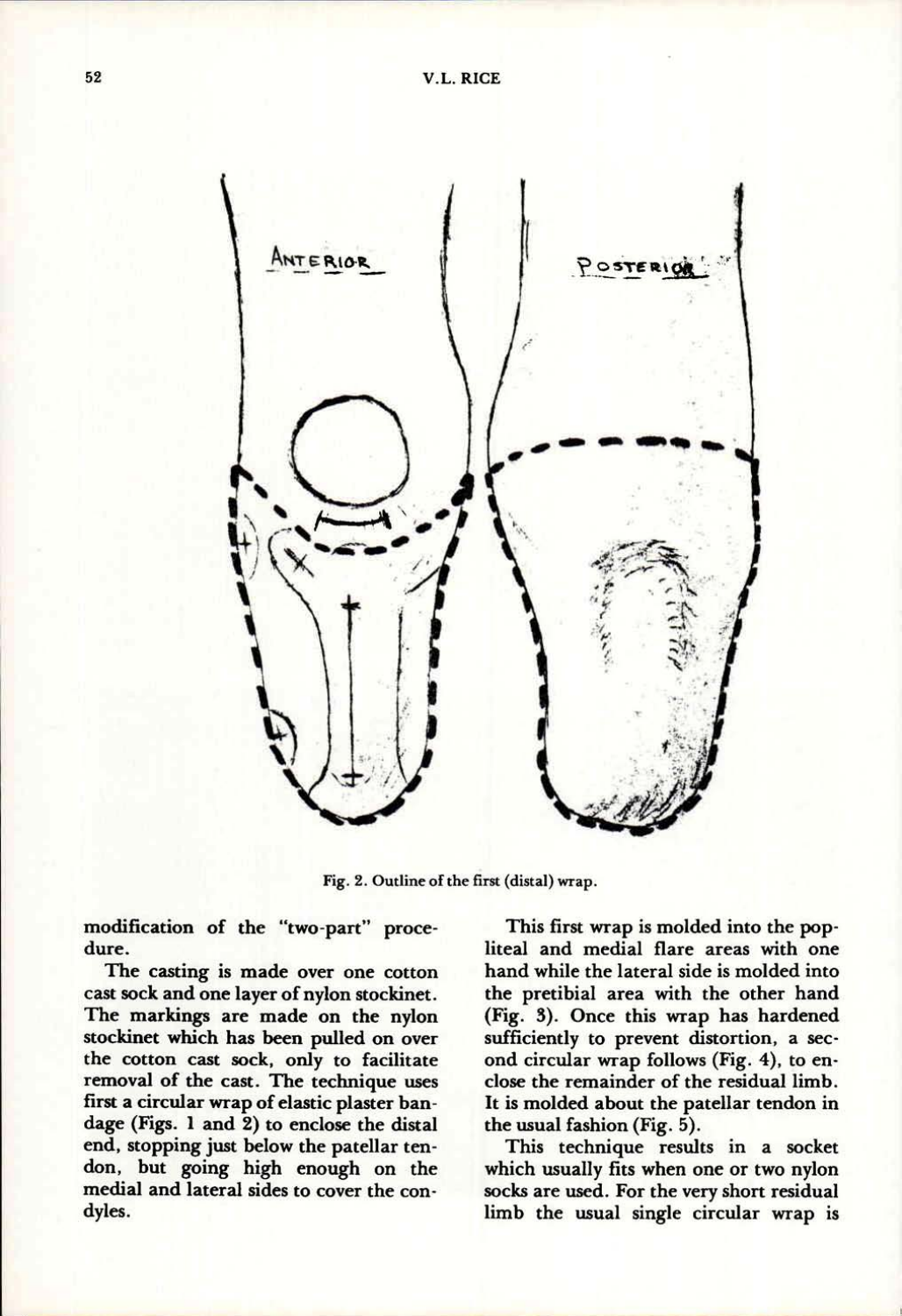

Fig. **3.** Molding the first (distal) wrap.



Fig. **4.** Molding the second (proximal) wrap.